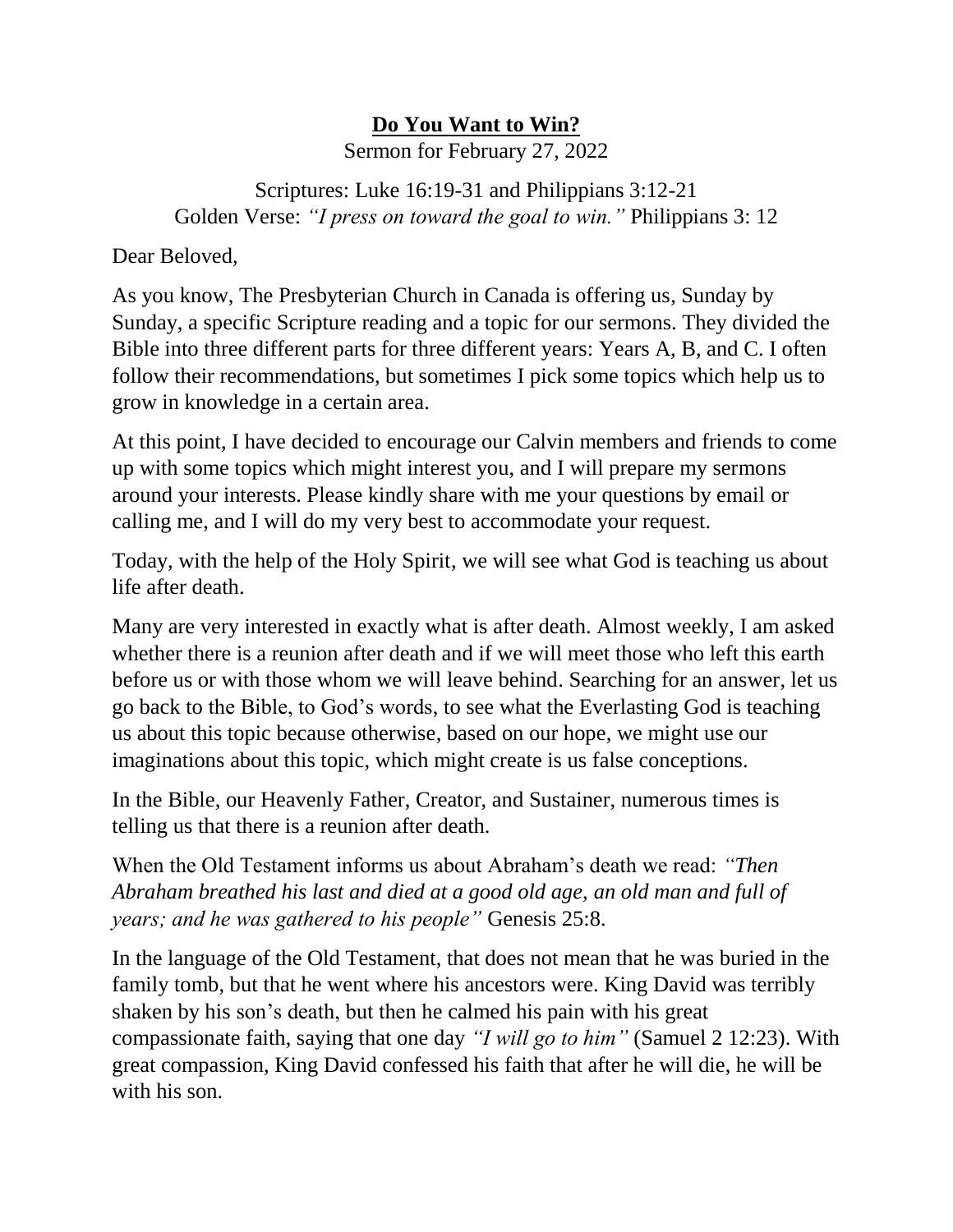In the New Testament, we read the parable of the rich man and Lazarus. The rich man is in hell, but Lazarus is in heaven. Both are in a self-conscious, personal form of existence, in a recognizable form. Jesus is telling us that while alive the rich man saw that Lazarus had no food and no shelter, but he neglected Lazarus' needs, and for this, he ended up in hell. As this man looks up to heaven, he sees Lazarus there in heavenly glory. Even from hell, he recognizes the saved soul, Lazarus.

He recalls that in earthly life Lazarus was the one sitting and begging at his door.

In heaven, there will be a joyous reunion.

Try to recall that happiness when, after a long time. you met your loved ones, and you were able to hug each other again. How much greater our joy in heaven will there be when we see those who are already waiting for us over there! If we truly loved them, those who left before us, we should follow Jesus Christ more seriously to meet them there, so they would not wait for us in vain.

Let's analyze a bit another verse from the Bible, which will prove to us that there is a reunion in heaven.

In 1 Corinthians 13:13, we read: *"And now these three remain: faith, hope and love. But the greatest of these is love."* The apostle says that the greatest of the three is love because it is clear that faith and hope are needed only in the earthly life. In heaven, our faith will turn into a clear vision, and our hope is fulfilled. So, in heaven, our present faith and hope will disappear because they are no longer needed.

But even after death, love is the only possible connection, a relationship between souls. There will be a perfect and sanctified love between God and us, and between us and those who are there.

Let me give you another example: Moses and Elijah, who died many hundred years before, appeared to Christ on the Mountain. The three disciples that Jesus took with him were aware that the two strangers Jesus was talking to were Moses and Elijah, although they had never seen them before. How is it possible?

God is assuring us that, even after we die, God retains the distinctive features of our identity and for this, in heaven, we will recognize those people we have already known here on earth, but also we will recognize those whom we never met face to face here on earth. We will see and get to know the Old Testament fathers and the apostles, and we will all be a great family up there. We will be together as redeemed people of Christ.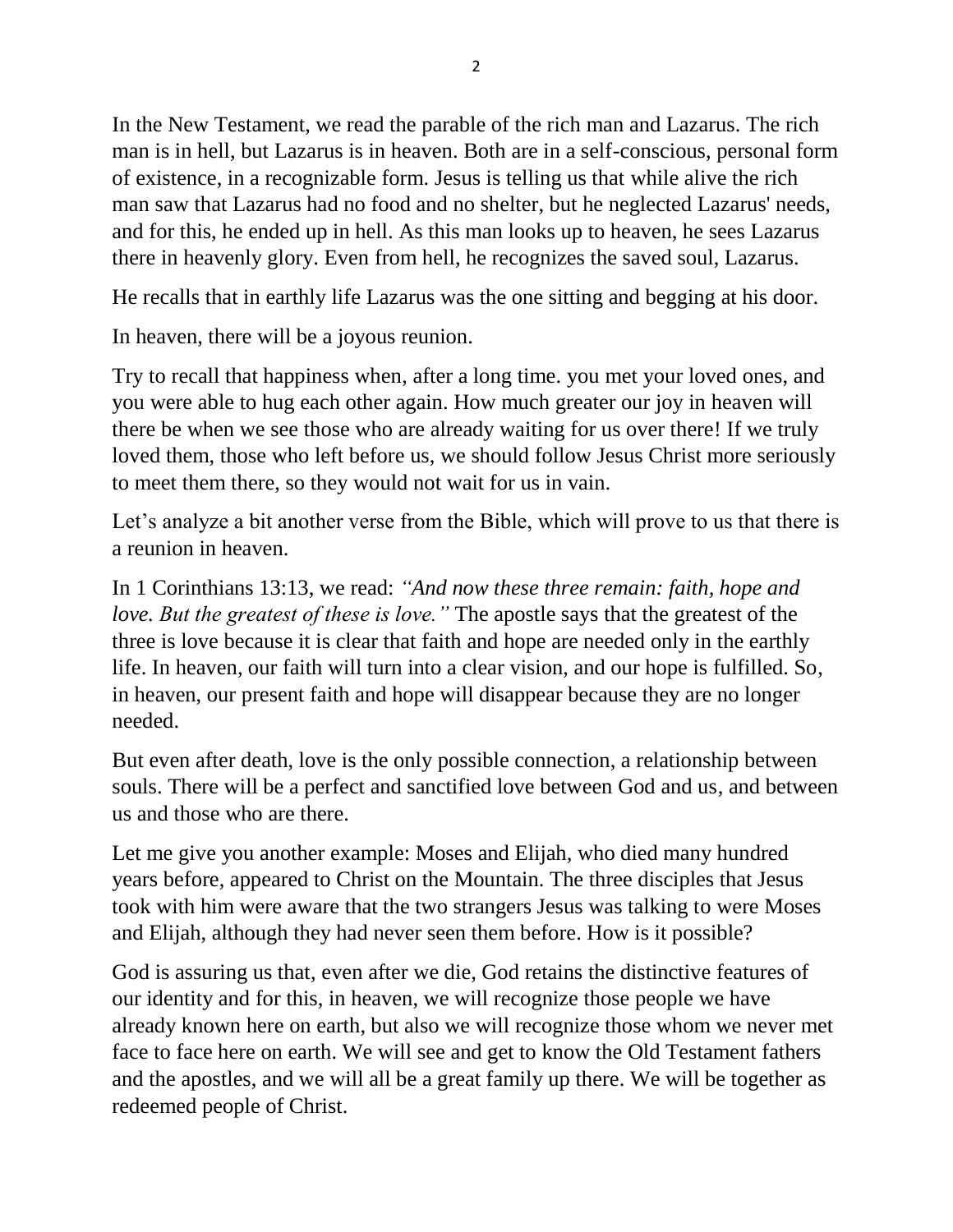And here we finally have our basic message, which ends like this: we will see Christ face to face. Jesus declared many times that the saved souls are with Him, around Him. So, if we have the promise that we will see Jesus face to face, we will see around Jesus those who are with Him. I could go on with the testimonies of the divine revelation. From the Bible, we can see the absolute certainty that there is a reunion after death, and there we will know each other and be together again.

Since I started my studies in ministry, in these 41 years, I had many occasions standing at death beds and talking to people who were close to their final departure. In many cases, I saw and witnessed that some people, a few days or hours before their departure, received God's exceptional grace to see some of those people's faces who already left this earth before them. And they told those who were surrounding their death bed that they saw their parents, or siblings or friends, who were waiting for them.

Approximately five years ago, there was an elderly person, who was so ill that her family did not share with her that one of her daughters, Myrna, died. A few months later, it was clear that this lady would depart soon. In her last days, she turned to those who were standing at her bed and said: "I met my parents and my siblings in heaven. They are in a wonderful place. Myrna, my daughter was there too. How come she was there?", she asked? Then she was looking at those people who were with her in the nursing home and said to them: "You did not tell me that Myrna died."

Let me share with you, that there is something that makes me restless and uncomfortable. Especially here in North America, many people have false hope, thinking that all those who die will go to heaven. Many times, during a funeral service. people think that the departed person is at peace, in a good place. This belief is totally false and against the Bible. I cannot clearly tell about anybody where they will end up. This has to be our OWN PERSONAL CONVICTION, that we live with Christ Jesus, and we will die with Christ Jesus, and we know for sure that WE WILL LIVE WITH CHRIST JESUS in His glorious eternity.

In the same way, I cannot judge anybody saying that, based on their life, some people won't be in heaven. We never know how God acted or interacted in their lives, even a few moments before they died. Think about the person who was crucified with Christ. In his very last minutes, he turned towards Christ and asked Jesus to remember him in His glory.

Who will be there and who won't be there, is only up to God.